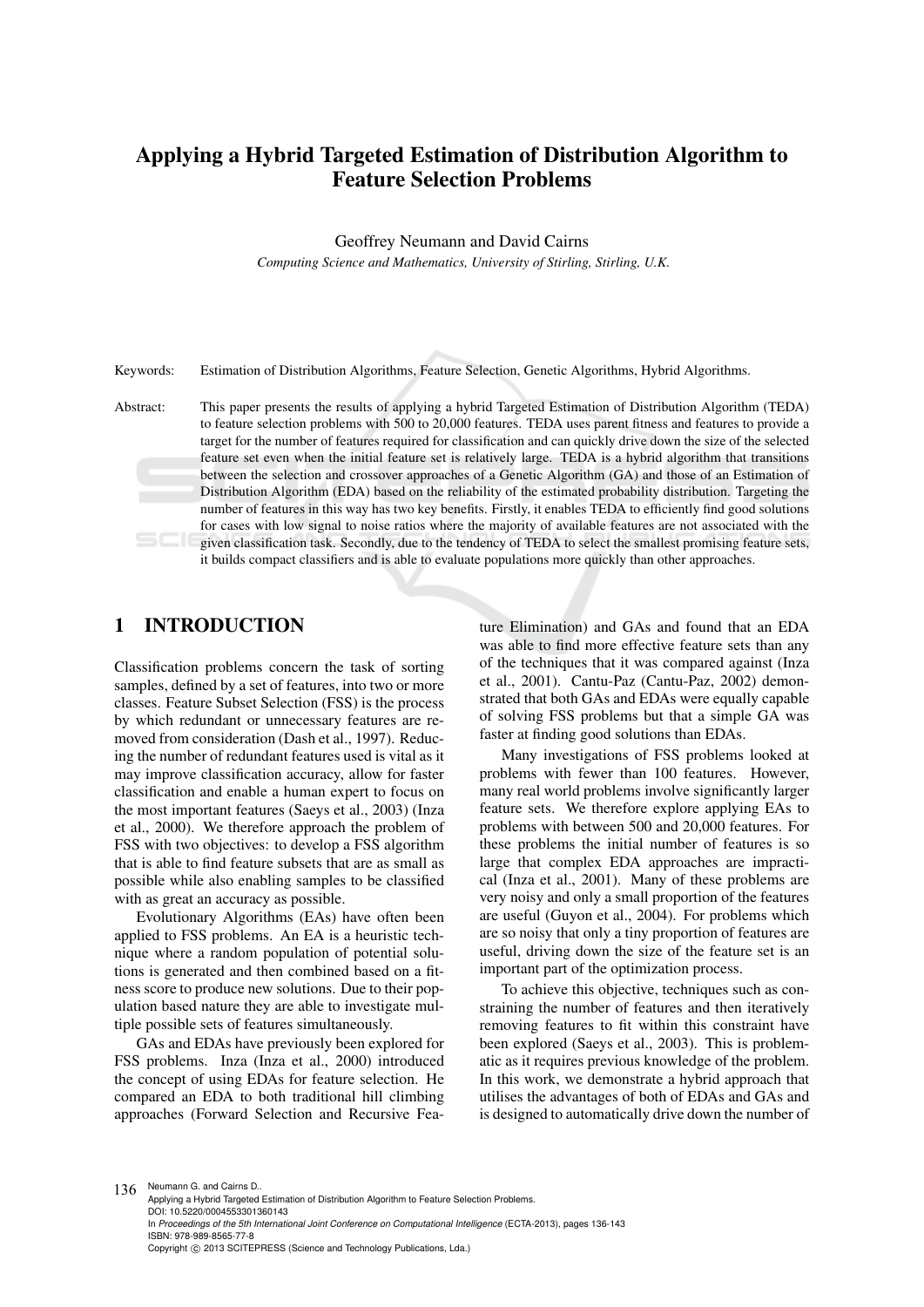features to consider by monitoring chromosome variance across the population.

Targeted EDA (TEDA) predicts the optimal number of features to solve a problem from the number found in high quality solutions. This process is called 'targeting' and was initially developed for Fitness Directed Crossover (FDC) (Godley et al., 2008). Previous work has shown that TEDA is effective at solving 'bang bang control' problems where there is a concept of parameters or features being either 'on' or 'off' and where a key consideration is the total number of variables that are 'on' in a solution (Neumann and Cairns, 2012a; Neumann and Cairns, 2012b).

TEDA transitions over time from initially operating like a GA to operating like an EDA. The transition occurs as the population starts to converge and the probability distribution becomes more reliable. This paper addresses whether TEDA can use this capability to determine the number of features needed to solve a FSS problem and so effectively find both small and accurate feature subsets.

We begin this paper with a discussion of the background to this research area, introducing existing FSS and classification techniques. We then introduce TEDA in Section 2.1. The final three sections are used for explaining our methodology (Section 3), presenting our results (Section 4), and exploring any conclusions drawn (Section 5).

#### 2 BACKGROUND

A typical classification problem will involve constructing a classifier based on samples in a training set where the class that a given sample belongs to is already known. New samples are then classified based on the information extracted from the training set.

Popular approaches include K Nearest Neighbour (KNN) (Keller et al., 1985) and Support Vector Machines (SVM). In KNN the *k* individuals in the training set that are most similar to the new sample are used to determine the new sample's class. SVM is a classification technique where two classes are distinguished by determining the hyperplane that separates the instances of each class by the greatest margin.

Feature Subset Selection (FSS) involves the identification of the minimum number of features that will most accurately classify a given set of samples. As there are  $2^n$  possible subsets of a feature set of length *n* an exhaustive search is not possible and so various search heuristics have been developed (Dash et al., 1997). Techniques can be divided into filter and wrapper methods (Lai et al., 2006). Filters build feature sets by calculating the capacity of features to separate classes whereas wrappers use the final classifier to assess complete feature sets. Wrapper methods can be more powerful than filter methods because they consider multiple features at once and yet they tend to be more computationally expensive (Guyon et al., 2004). This paper focusses on wrapper methods.

Some state of the art methods include Forward Selection (FS) and Recursive Feature Elimination (RFE) (Lai et al., 2006). In Forward Selection the most informative feature is selected to begin with. After this a greedy search is carried out and the second most informative feature is added. This process is repeated until a feature set of size *L*, a pre-specified limit, is reached. In Reverse Feature Elimination an SVM initially attempts to carry out classification using the entire feature set. The SVM assigns a weight to each feature and the least useful features are eliminated. Both of these techniques suffer from a similar disadvantage. In FS, a selected feature cannot later be eliminated and in RFE an eliminated feature cannot later be selected (Pudil et al., 1994). This prevents the techniques from carrying out further exploration once a solution has been discovered.

#### 2.1 Evolutionary Algorithms

GAs. In GAs, new solutions are generated by exchanging genetic information between two fit solutions via a crossover process. The two most common crossover operators are one-point crossover and uniform crossover. In *One Point Crossover* a single index is selected within the genome to be the position where the parents are to be crossed over. A new child will be produced that combines the genes taken from before the index in one parent with the genes taken from after the index in the other parent. In *Uniform Crossover*, a separate decision is made for each individual gene as to which parent it should be selected from.

In Fitness Directed Crossover (Godley et al., 2008) two parent individuals, *Q*<sup>1</sup> and *Q*2, are selected and used as follows to derive a target number of interventions,  $I_T$ :

function GETTARGETNUMOFFEATURES(*Q*1,*Q*2)  $I_1$  = NumberOfFeaturesIn( $Q_1$ )  $F_1$  = NormalisedFitness( $Q_1$ )  $I_2$  = NumberOfFeaturesIn( $Q_2$ )  $F_2$  = NormalisedFitness( $Q_2$ )  $I_f$  = NumberOfFeatures(Fittest( $Q_1$ , $Q_2$ )) **if** *MinimisationProblem* **then**  $t \leftarrow 0$ else  $t \leftarrow 1$ return  $I_t \leftarrow I_f + (2t - 1)(I_1 - I_2)(F_1 - F_2)$ 

The effect of this process is that if the fitter parent has more interventions than the less fit parent then *I<sup>T</sup>* will be greater than the number in the fitter parent and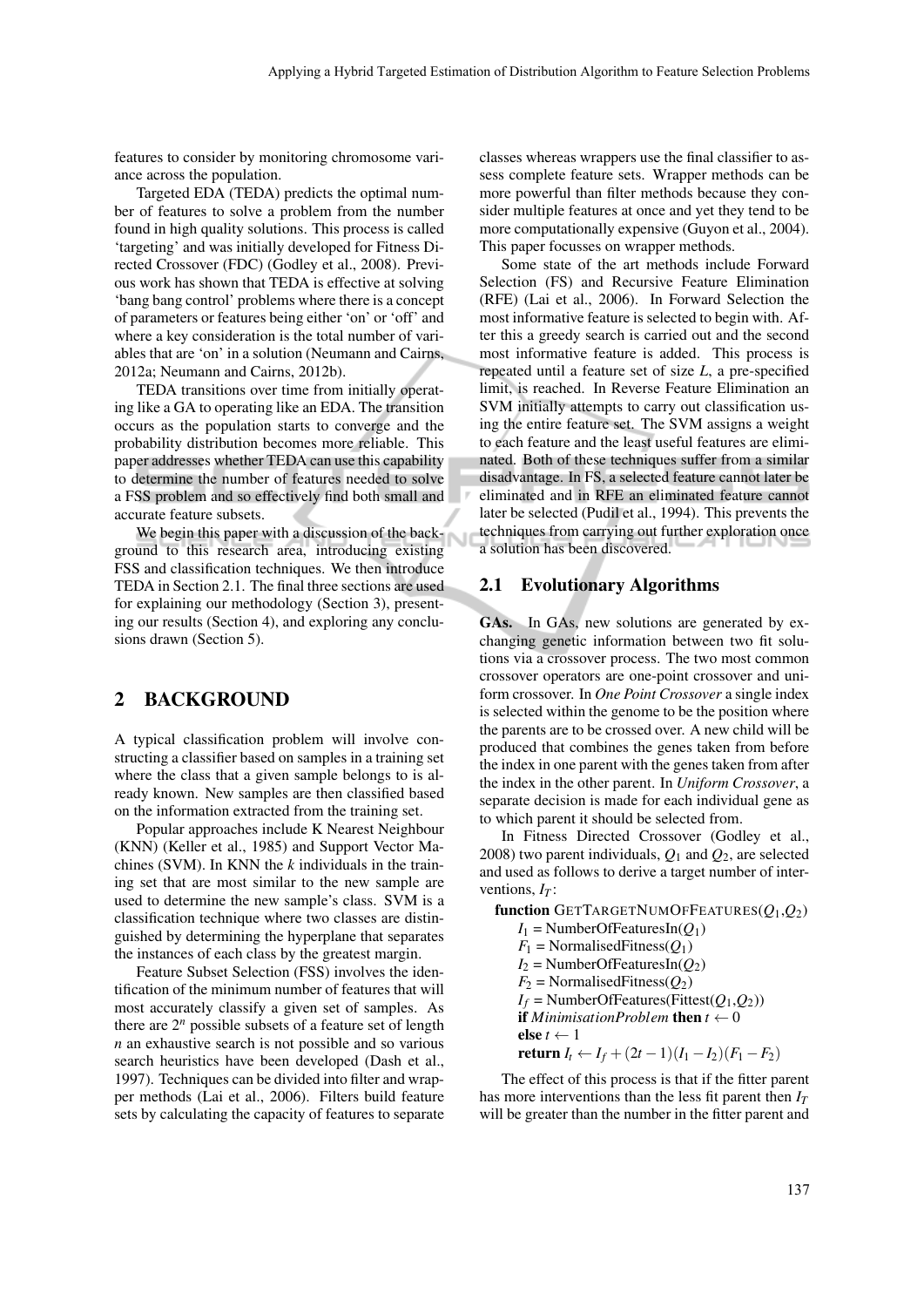vice versa. The level of overshoot is determined by the difference in fitness between the two parents.

Once  $I_T$  has been determined, we need to choose which particular interventions to set. We start by placing all interventions set in both parent solutions in the set *Sdup* and all interventions set in only one parent in the set *Ssingle*. Interventions are then selected randomly from  $S_{dup}$  until either  $I_T$  interventions have been set or *Sdup* is empty. If more interventions are needed then interventions will be selected randomly from  $S_{single}$  until it is empty or  $I_T$  has been reached.

EDAs. Estimation of Distribution Algorithms use a set of relatively fit solutions to build a probability model indicating how likely it is that a given gene has a particular value. They sample this model to produce new solutions that are centred around the derived probability distribution. Univariate EDAs treat every gene as independent whereas multivariate approaches also model interdependencies between genes. Multivariate EDAs are essential in many problems where genes are highly interrelated but they have the disadvantage that, as the number of interactions increases, there is a substantial increase in computational effort required to model these interdependencies (Larranaga and Lozano., 2002).

A common univariate EDA is the Univariate Marginal Distribution Algorithm (UMDA) (Muhlenbein and Paass, 1996). For a binary problem, Equation 1 shows how UMDA calculates the marginal probability,  $\rho_i$ , that the gene at index *i* is set.

$$
\rho_i = \frac{1}{|B|} \sum_{x \in B, x_i = 1} 1 \tag{1}
$$

$$
\rho_i = \frac{1}{\sum_{x \in B} f_x} \sum_{x \in B, x_i = 1} f_x \tag{2}
$$

Here *B* is a subset of fit solutions selected from the current population.  $\rho_i$  is the proportion of members of *B* in which  $x_i$  is true. Alternatively, we can weight the probability based on the normalised fitness *f* of each solution where  $x_i$  is true, as shown in Equation 2. Once the probabilities for each gene being set have been calculated, new solutions are generated by sampling this distribution according to probability ρ*<sup>i</sup>* .

Hybrid Algorithms. TEDA falls into the category of hybrid algorithms that use both GAs and EDAs. These approaches are useful as neither EDAs nor GAs perform better than the other approach on all problems. On some problems EDAs become trapped in local optima while on other problems they produce faster convergence than GAs. It can be difficult to predict whether an EDA or a GA will perform better for a particular problem (Pena et al., 2004). Pena developed a hybrid called GA-EDA (Pena et al., 2004) that generates two populations, one through an EDA and one through a GA.

TEDA. The main principle behind TEDA is that it should use feature targeting in a similar manner to FDC and that it should transition from behaving like a GA before the population has converged to behaving like an EDA after it has converged. Specifically, the pre-convergence behaviour of TEDA should match that of FDC as this proved effective when using the targeting principle. This transitioning process is important as dictating exactly how many features solutions should have risks causing a loss of diversity in the population that can lead to premature convergence (Larranaga and Lozano., 2002).

TEDA is described in detail in Algorithm 1. The process of producing each new generation begins with selecting a 'breeding pool', *B* of size *b*. Targeting is carried out with the fittest and least fit individuals in *B*. Equation 2 is then used to build a model from *B* and this is used to create *b* new solutions, each with  $I_T$  features set. This is repeated until a new population has been produced.

The TEDA transitioning process controls whether TEDA behaves like an EDA or a GA by managing the size of two sets - the 'selection pool' *S* and the breeding pool *B*. *S* consists of the fittest *s* solutions in the population and *B* consists of the parents that are used to build the probability model. *B* is selected from *S* using tournament selection.

The sizes of *B* and *S* are limited to between *bmin* and *bmax* and between *smin* and *smax* respectively. To begin with *s* is equal to *smax* where *smax* is set to the size of the whole population. *B* will initially contain  $b_{min}$  parents where  $b_{min}$  is 2. In this initial configuration, TEDA operates as a standard GA, selecting 2 parents for breeding from the whole population with tournament selection. The crossover mechanism is equivalent to that used by FDC.

The probability that a new parent should be added is based on a measure of overlap between two candidate parents:

function GETOVERLAP $(B_1, B_2)$  $\bar{f}_1 \leftarrow$  all features in  $B_1$  $\bar{f}_2 \leftarrow$  all features in  $B_2$ return size( $f_1 \cap f_2$ ) / size( $f_1 \cup f_2$ )

 $B_1$  and  $B_2$  are the last two parents to be added to *B*. Initially they will be the first two parents in the pool. If a parent is added according to this rule, the process is repeated until a parent fails the probability test above or *bmax* is reached.

When a new parent is added, *s* is decreased (un-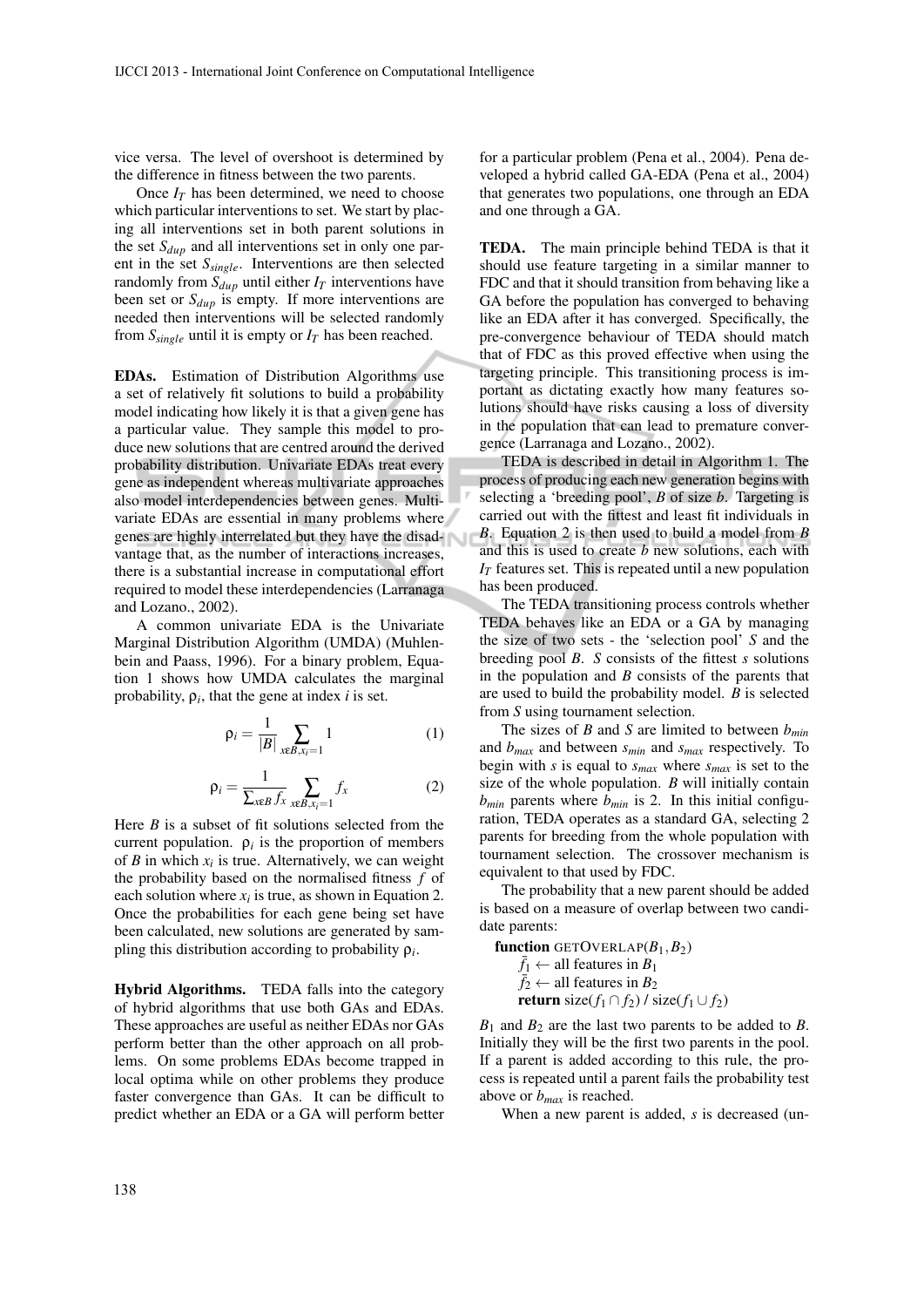til it reaches *smin*). The result is that as the level of variance within the population decreases, the selection pressure increases. We recommend that *bmin* and *smax* should be equal in value. If this is the case then TEDA will eventually use the fittest *b* individuals in the population to build a probability model, and therefore behave like an EDA.

This method of transitioning is an improvement on the method described in earlier work on TEDA (Neumann and Cairns, 2012b), (Neumann and Cairns, 2012a) whereby the variation was measured from a large sample of the population and this was used to control convergence. By introducing the probabilistic element we have helped to ensure a smoother transitioning process.

All methods use genome similarity between solutions to measure population diversity. This should be a more reliable indicator than using the variance in fitness across the population. Previous work (Neumann and Cairns, 2012b) has shown that for some problems the fitness function is volatile, leading to situations where a sharp drop in fitness variance may not necessarily mean that the population has converged and the probability distributions can be relied upon.

## 3 EXPERIMENTAL METHOD

In the results that follow we compare the performance of TEDA and FDC against both a standard EDA using UMDA and a standard GA using one point crossover, previously shown to be effective at FSS problems (Cantu-Paz, 2002). *UMDA1* is a configuration of UMDA that uses parameters common in literature. As such it does not use mutation and builds a probability model using equation 1 from a breeding pool consisting of the top 50% of the population. *UMDA2* is a configuration of UMDA with parameters that match those used in TEDA. As such it uses the same mutation rate as used in TEDA and builds a probability model using equation 2 from a breeding pool consisting of the top 10% of the population.

The datasets used, detailed in Table 1, are binary classification problems from the NIPS 2003 feature selection challenge (Guyon et al., 2004). The only preprocessing and data formatting steps applied to the datasets are those described in (Guyon et al., 2004). Madelon is an artificial dataset designed to feature a high level of interdependency between features, and so by using it we are able to demonstrate how well TEDA performs in a highly multivariate environment. In Dexter and Madelon the number of positive samples is equal to the number of negative

#### Algorithm 1: TEDA Pseudocode.

```
function EVOLVE
    P_0 \leftarrow InitialisePopulation()<br>s \leftarrow s_{max} > normal
                                  s ← smax . normally smax = popSize
    for g = 0 \rightarrow generations do
         \forall P_{g_i} \in P_g AssessFitness(P_{g_i})
         P_{g+1} \leftarrow Elite(P_g)
         while |P_{g+1}| < popSize do
              B \leftarrow GetBreedingPool(l, b, P_g)
              I_T \leftarrow GetTargetNumOfFeatures
              (fittest(B), leastFit(B))\vec{\rho} \leftarrow BuildUMDAProbabilityModel(B)
              S_{all} \leftarrow \forall i \in \rho where \rho_i = 1S_{some} \leftarrow \forall i \in \rho where 0 < \rho_i < 1for b times do
                   I \leftarrow Mutate(Breed(S_{all}, S_{some}, \vec{\rho}, I_T))
                  P<sub>g+1</sub> ← P<sub>g+1</sub> ∪ I
function GETBREEDINGPOOL
    S \leftarrow bestSelection(s)<br>b \leftarrow b_{min}\triangleright normally b_{min}B_1, B_2 \leftarrow tournamentSelectionFromSet(S)
    p \leftarrow getOverlap(B_b, B_{b-1})
    while random(1) < p do
         b \leftarrow b + 1s \leftarrow s - 1S \leftarrow bestSelection(s)
         B_b \leftarrow tournamentSelectionFromSet(S)
          if b = b_{max} then p \leftarrow 0else p ← getOverlap(Bb,Bb−1)
return B
function BREED(S_{all}, S_{some}<sup>\vec{p}</sup>, I_T)<br>A \leftarrow \{\} \triangleright Make
                                      A ← {} . Make new individual
    while I_t > 0 and S_{all} \neq \{\} do
         r \leftarrow random feature \in S_{all}A \leftarrow A \cup rI_t \leftarrow I_t - 1remove Sallr from Sall
    while I_t > 0 and S_{some} \neq \{\} do
         r \leftarrow random feature \in S_{some}if \rho_r > random(1.0) then
              A \leftarrow A \cup rI_t \leftarrow I_t - 1remove Ssomer from Ssome
     return A
```
samples whereas in Arcene 56% of samples are negative (Frank and Asuncion, 2010). The datasets are therefore relatively balanced, and so a simple accuracy score is used to assess how successful the classifiers that we use are.

Table 1: Datasets.

| Name    | Domain                   | Type   | Feat. |
|---------|--------------------------|--------|-------|
| Arcene  | <b>Mass Spectrometry</b> | Dense  | 10000 |
| Dexter  | Text classification      | Sparse | 20000 |
| Madelon | Artificial               | Dense  | 500   |

The basis for the fitness function is the accuracy, calculated as the percentage of samples in the test set that are correctly classified. A penalty is subtracted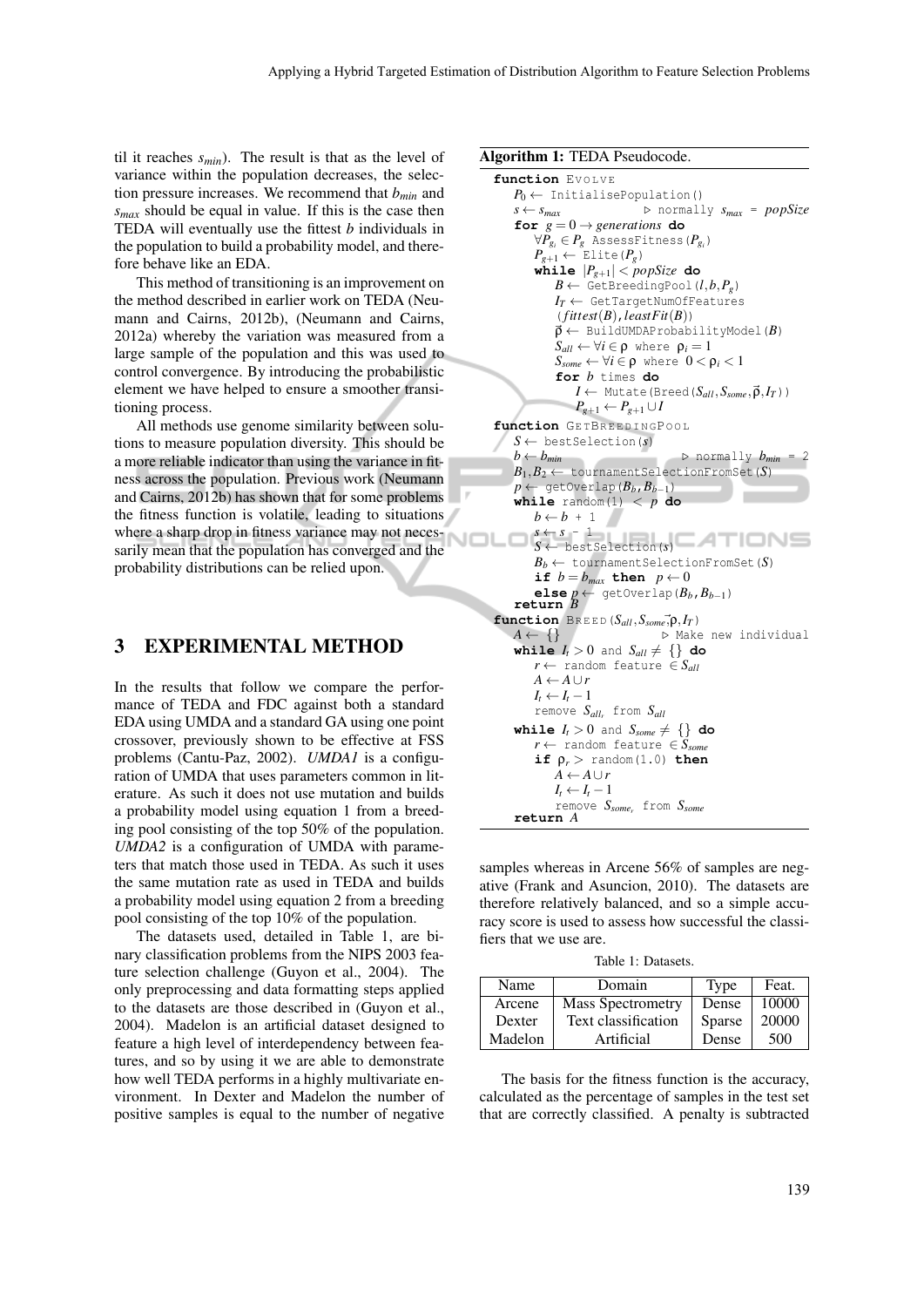from this to reflect the fact that smaller numbers of features are preferable. Given an accuracy value of *a*, a feature set of size *l* and a penalty of *p*, the fitness function *f* is calculated as  $f = a - lp$ . LIBSVM, A Support Vector Machine produced by (Chang and Lin, 2011) is used as the classifier with all parameters kept at their default values.

All algorithms were tested using the parameters given in Table 2, where *n* is the maximum number of features for each problem. The same mutation tech-



Table 2: Evolutionary Parameters.

nique was applied to every algorithm. For each solution mutation is attempted a number of times equal to the current size of the feature set, each time with a probability of 0.05. Then, where mutation occurs, with a 0.5 probability a feature currently not used will be picked at random and added to the feature set, otherwise a feature will be picked at random and removed from the feature set.

For each algorithm, every individual in the starting population was initialised by first choosing a size *k* between 1 and *n*. Features are then chosen at random until *k* features have been selected.

### 4 RESULTS

The following section shows the results for each of the three problems. For each problem three graphs are provided, showing the following metrics:

- The accuracy achieved by the fittest individual in the population on the y axis against the number of generations on the x axis. Accuracy is given as the percentage of correctly classified test samples.
- The number of features used by the fittest individual in the population on the y axis against the number of fitness evaluations on the x axis.
- The accuracy achieved by the fittest individual in the population on the y axis against time on the x

axis. This is the mean of the times that each solution in the population took to complete the classification task. This is important as classification can be time consuming for large problems that use a lot of features.

Each test was run 50 times and the value plotted is the median of the 50 runs with first and third quartiles given by the variance bars. The median was judged to be more reliable than the mean due to the fact that the variance in accuracy and feature set sizes do not follow a normal distribution. From the data in the accuracy over time graphs we also present, in table 3, the length of time that each algorithm took to reach a given accuracy level. Kruskal Wallis (KW) analysis (Siegel and Jr., 1988) was carried out on these results. TEDA was compared to each of the other approaches and where it offers an improvement that is statistically significant with a confidence level of at least 0.05 the result is marked with an asterisk.

Classification Task: Dexter. The results for the *Dexter* classification problem are shown in figures 1 to 3. The results in figure 1 show that TEDA is consistently able to find better solutions than any of the other techniques up until at least the 50th generation. UMDA1 performs worse than any other technique throughout the test.



Figure 1: Dexter - Accuracy vs Generations.

The graph in figure 2 indicates that algorithms that are most effective at finding accurate feature sets also tend to be more effective at finding smaller feature sets. The exception is FDC, which finds feature sets that are of an accuracy similar to those found by UMDA2 but tend be smaller.

When we compare performance against time (figure 3) rather than against number of evaluations, the margin of difference between TEDA and UMDA2, the GA and UMDA1 is greater. This is because the feature sets that TEDA finds are smaller and so quicker to evaluate. Classification with these smaller feature sets is completed in less time.

It is interesting that it appears that this problem is unsuitable for a conventional EDA. It might be the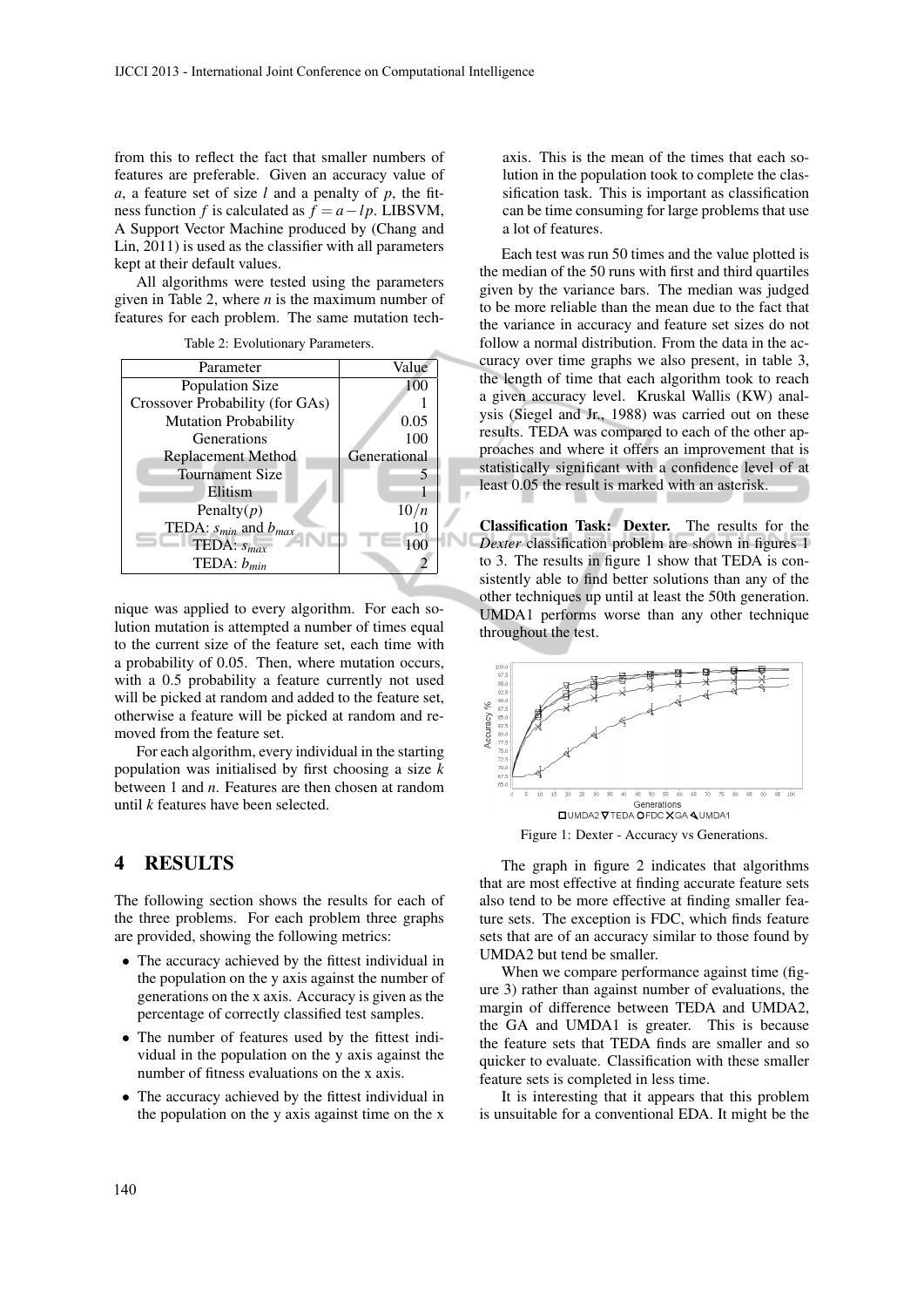

Figure 3: Dexter - Accuracy vs Classification Time.

case that in problems where effective feature sets are small, fit solutions can only be found once the size of the explored feature set has been substantially reduced. Due to the high level of noise in Dexter, determining a useful probability distribution model for a large set of candidate features of which only a few are valid can be difficult.

In the initial population it is possible that some small feature sets are generated by chance. Due to the feature penalty, these are likely to have a better fitness compared to other solutions in the population. In a conventional EDA the large breeding pool may obscure these solutions as they will have little effect on the probability distribution. A GA may select such solutions as one of its two parents and when it does so it is likely to produce a smaller child solution. Whilst GAs might by chance produce new solutions of the same size as these small solutions, TEDA and FDC do this explicitly and drive beyond the size of these solutions to find even smaller feature sets.

UMDA2, which uses a smaller breeding pool and mutation like a GA, is able to overcome the noise that affects UMDA1 while taking advantage of the ability of EDAs to exploit patterns within the population and

so proves very effective. This advantage that EDAs demonstrate explains why TEDA outperforms FDC.

Classification Task: Arcene. The accuracies obtained by selecting features for the Arcene classification task are shown in figure 4. From these results, it can be seen that FDC and TEDA both find better solutions early on than the other approaches. UMDA2 starts to perform slightly better than these approaches from around generation 25 onwards but for the first 10 generations it is completely unable to improve upon the fittest individual in the initial population. UMDA1 is only able to start improving after about generation 70. The GA is also slower at finding good solutions than TEDA and FDC, even though it is more effective early on than UMDA.

By looking at the number of features used (figure 5) we can see that for both UMDAs the fittest solution in the initial population has a median size of 75 and that for a period of time both techniques are unable to improve upon this. This is considerably smaller than the maximum feature set size of 10,000 features. We can assume that the sizes of solutions in the initial population is evenly distributed across the range 1 to 10,000. Small individuals would be effectively invisible to the probability model.

It would appear that the situation is the same for both *Arcene* and *Dexter*. Initial high levels of noise mean that until an algorithm starts to explore smaller solutions all solutions are equally ineffective. A GA might by chance select a small solution and breed a new, similarly sized solution but TEDA accelerates this process by making it explicit.

As with *Dexter*, figure 6 shows that these small solutions can be classified more efficiently than larger solutions and so, when plotted against time, we see that TEDA and FDC have almost completed a 100 generation run before UMDA and the GA start to discover effective solutions.

Classification Task: Madelon. The results for the Madelon classification task are shown in figures 7 to 9. In the Madelon problem both TEDA and UMDA2 find good feature sets quicker than the other techniques but UMDA1 eventually overtakes both techniques. Both FDC and the GA are less effective.

A traditional EDA is more effective at this problem than the other problems possibly because the need to dramatically reduce the size of feature set does not apply in this case. The feature set size is considerably smaller and there is less noise, so feature sets that use a large proportion of the available features can be very effective. Figure 8 confirms this, showing no steep declines or sudden drops in feature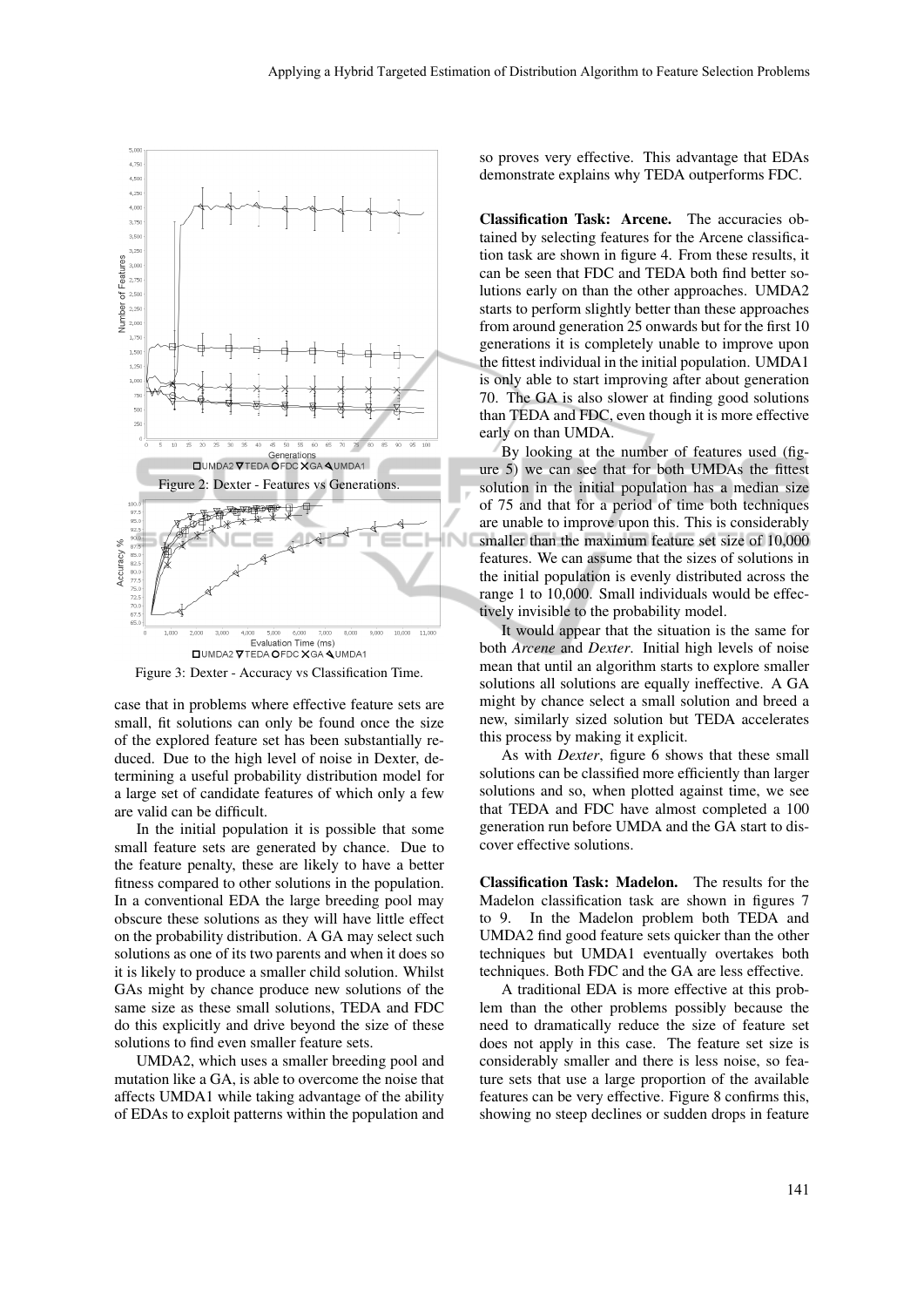

In this work we have shown the benefits of applying TEDA to feature selection problems. We have tested TEDA on three FSS problems from literature and in all three cases it was able to find feature sets that were both small and accurate in comparably quicker time and less effort than standard EDAs and GAs. The speed with which TEDA finds these small solutions enables it to complete fitness function evaluations at a faster rate than comparable algorithms. TEDA is therefore a suitable algorithm for problems that have a large number of features and where fitness function evaluations are time consuming.

 $65.0$  $62.5$ 60.  $57.5$  $\alpha$ 

Figure 6: Arcene - Accuracy vs Classification Time.

 $4000 - 4250 - 4$ Evaluation Time (ms) **QUMDA2 VFDC OGA XTEDA QUMDA1** 

set size as seen in the other problems. TEDA and FDC show the greatest reduction in the size of feature set and UMDA1 shows the least reduction as with the